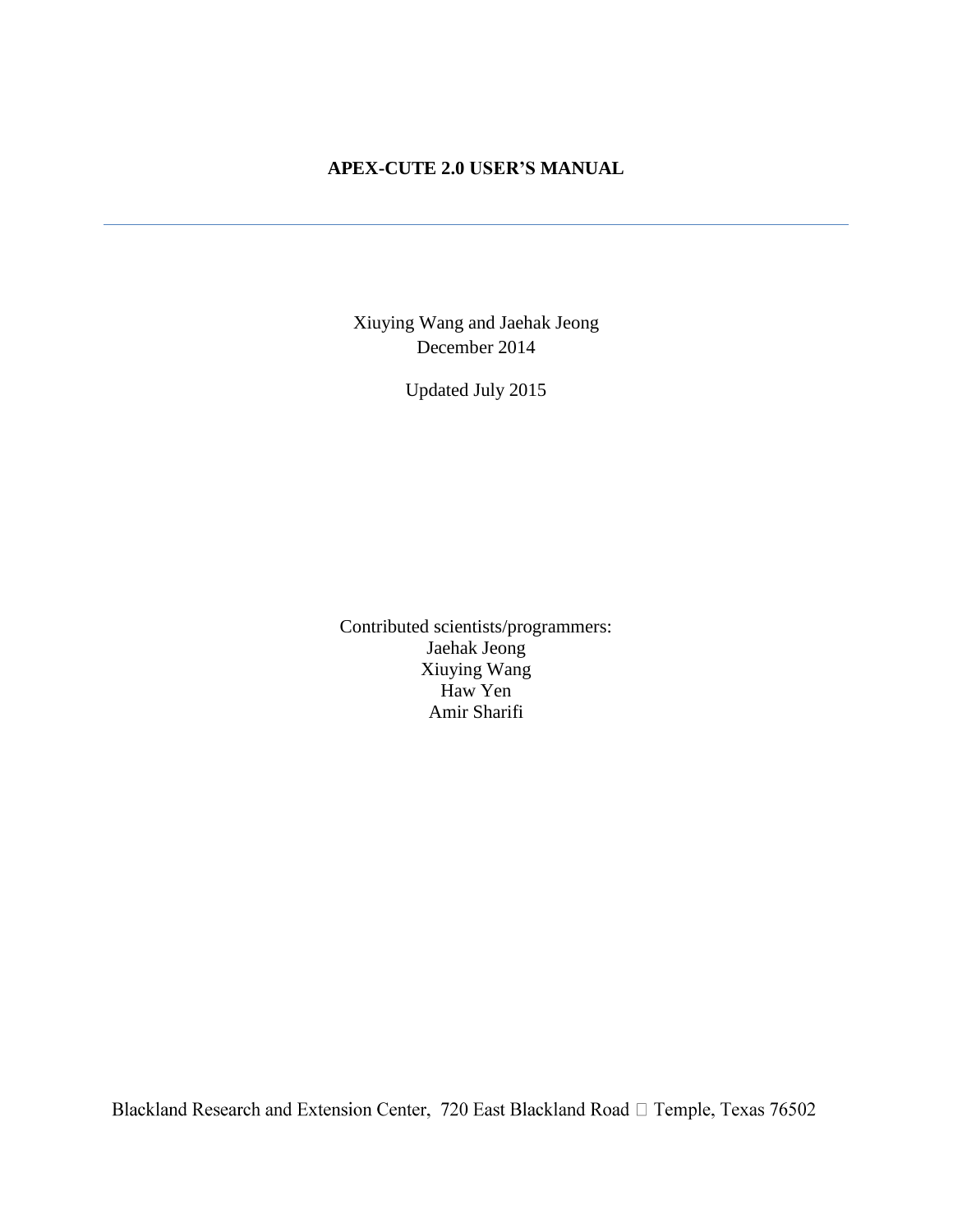#### **Overview**

The Agricultural Policy Environmental eXtender - auto-Calibration and UncerTainty Estimator (APEX-CUTE) is coded in Python. The current version includes sensitivity analysis (SA) and the dynamically dimensioned search (DDS) algorithm (Tolson and Shoemaker, 2007) for APEX auto-calibration. Three methods are provided in APEX-CUTE for SA: method of Morris (or EE), Sobol', and Fourier amplitude sensitivity testing (FAST). As with any SA and/or auto-calibration tools, users should conduct necessary checks for model input and initial runs before conducting SA and/or auto-calibration to make sure that the basic APEX input and setup are correct.

APEX-CUTE interacts with APEX by modifying APEX input files with candidate solution, running APEX, evaluating model output by calculating performance statistics, perturbing current best solution to generate candidate solution, and iteratively repeating the process until maximum number of objective function evaluations completed.

#### **Calibration Parameters**

APEX parameters and input that may be chosen by users to be included in the autocalibration process (Table 1) were based on previous APEX studies (Wang et al., 2006; Yin et al., 2009) and APEX developers' experience and recommendations, as summarized by Wang et al. (2012). Users can select all the relevant parameters for the calibration components listed in Table 1, or they can conduct a SA first and then decide which parameters to be included for calibration. Because water is a potential force that interacts with or drives almost all environmental processes within a watershed system, the hydrological conditions prevalent in the watershed are critical to the estimations of sediment and nutrient losses. Therefore, if the erosion/sedimentation component is to be calibrated, the hydrology-related parameters must also be selected for calibration. When sediment data are available, it is often the case that flow data are also available for calibration. For nutrient calibration, both hydrology and sediment related parameters should be involved in the calibration (Wang et al., 2014).

In APEX-Cute v2.0 version, the number of available parameters for calibration and SA has increased from 36 to 152. In this update, all PARM parameters in PARM0806.DAT and some coefficients in APEXCONT.DAT potentially available for calibration were added.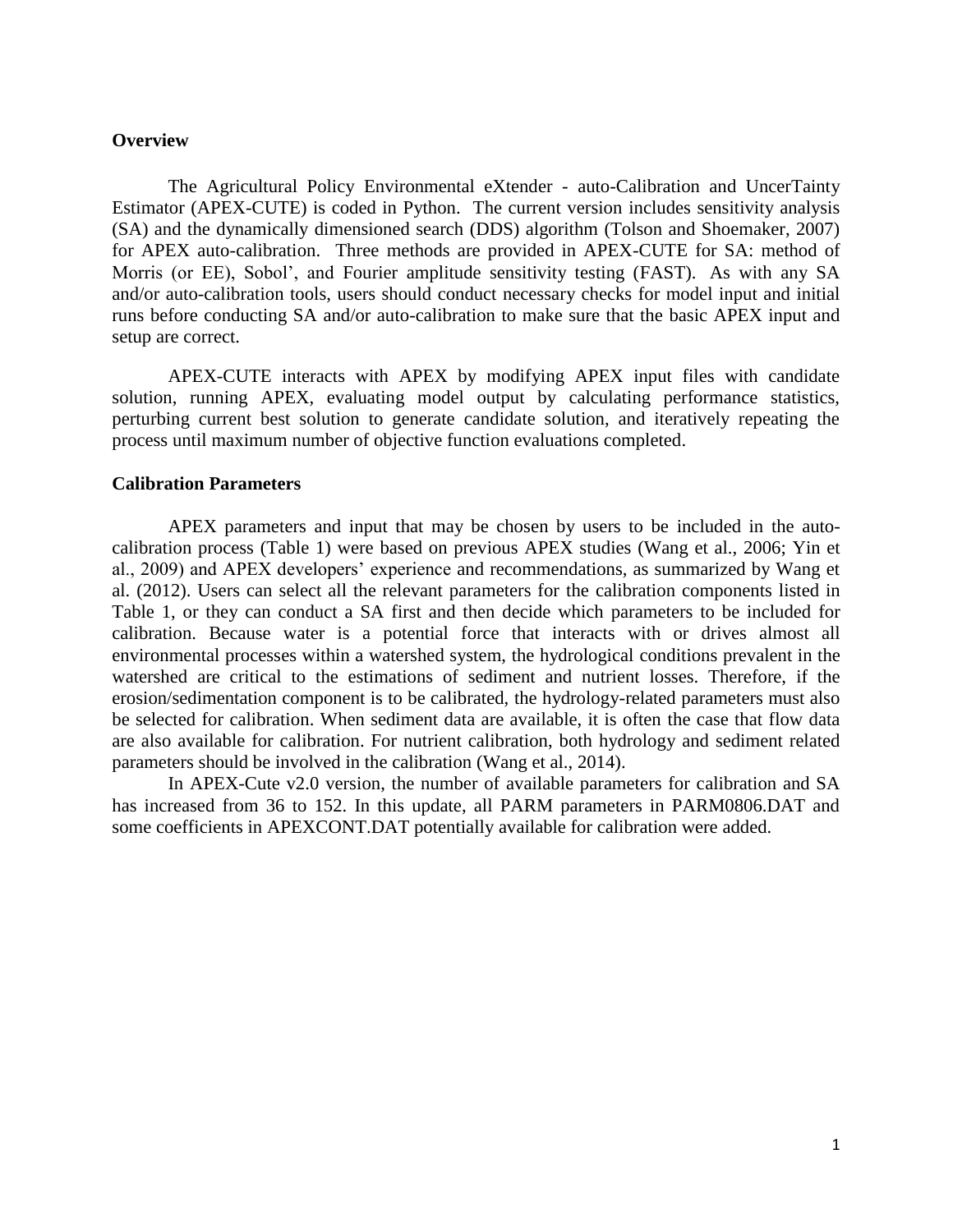| Process impacted<br>directly   | Influential input or<br>parameter        | Description                                                                                                | Range          | Default                 |
|--------------------------------|------------------------------------------|------------------------------------------------------------------------------------------------------------|----------------|-------------------------|
| Runoff<br>CN method            | CN2                                      | Initial condition II curve number (CN2)<br>or landuse number (LUN)                                         | ± 5            |                         |
|                                | Parm42 (if NVCN=4)                       | Curve Number index coefficient                                                                             | $0.5 - 2.5$    | 0.5                     |
|                                | Parm92 (if $NVCN=0$ )                    | Curve number retention parameter<br>coefficient                                                            | $0.8 - 1.5$    | $\mathbf{1}$            |
|                                | Parm <sub>20</sub>                       | Runoff curve number initial abstraction                                                                    | $0.05 - 0.4$   | 0.2                     |
| Green & Ampt                   | SAT <sub>0</sub>                         | Saturated conductivity adjustment factor                                                                   | $0.1 - 10.0$   | $\mathbf{1}$            |
| Evapotranspiration<br>(PET)    | Parm34<br>(if Hargreaves PET)            | Equation exponent                                                                                          | $0.5 - 0.6$    | 0.5                     |
|                                | Parm1<br>(if Penman-Monteith)            | Canopy PET factor                                                                                          | $1 - 2$        | 2                       |
| ET                             | Parm12                                   | Soil evaporation coefficient                                                                               | $1.5 - 2.5$    | 1.5                     |
|                                | Parm17                                   | Evaporation plant cover factor                                                                             | $0 - 0.5$      | 0.1                     |
| Irrigation (if used)           | EFI                                      | Irrigation runoff ratio                                                                                    | $0 - 1$        | 0                       |
| Tile/drainage flow             | Parm <sub>83</sub>                       | Estimates drainage system lateral                                                                          | $0.1 - 10$     | $\overline{\mathbf{4}}$ |
| <b>Base flow</b>               | RFP <sub>0</sub>                         | Hydraulic conductivity<br>Return flow ratio: (Return flow)/(Return<br>$flow + Deep percolation)$           | $0.05 - 0.95$  | 0.5                     |
|                                | Parm40                                   | Groundwater storage threshold                                                                              | $0.001 - 1.0$  | 0.25                    |
|                                | <b>RFTO</b>                              | Groundwater residence day                                                                                  | $10 - 50$      | 30                      |
| Erosion/<br>sedimentation      | Parm46                                   | RUSLE c factor coefficient in<br>exponential residue function in residue<br>factor                         | $0.5 - 1.5$    | 0.5                     |
|                                | Parm47                                   | RUSLE c factor coefficient in<br>exponential crop height function in<br>biomass factor                     | $0.01 - 3.0$   | 1.0                     |
|                                | PEC (if having<br>conservation practice) | Erosion control factor                                                                                     | $0 - 1$        | $\mathbf{1}$            |
|                                | <b>APM</b>                               | Peak rate $- EI_{30}$ adjustment factor                                                                    | $0 - 1.0$      | 1.0                     |
| Routing                        | Parm18                                   | Sediment routing exponent of water<br>velocity function for estimating<br>potential sediment concentration | $1 - 1.5$      | 1.5                     |
|                                | Parm19                                   | Potential sediment concentration when<br>flow velocity is 1.0 m/s                                          | $0.005 - 0.05$ | 0.05                    |
|                                | RCCO or RCHC                             | Channel cover factor                                                                                       | $0.001 - 1.0$  | 0.7                     |
|                                | <b>RCHK</b>                              | Soil edibility factor                                                                                      | $0.001 - 0.5$  | 0.3                     |
| Nitrogen cycling<br>Phosphorus | Parm29                                   | Biological mixing efficiency                                                                               | $0.1 - 0.5$    | 0.1                     |
| cycling                        | Parm <sub>8</sub>                        | Soluble P runoff coefficient                                                                               | $10 - 20$      | 15                      |
|                                | Parm59                                   | P upward movement by evaporation<br>coefficient                                                            | $1 - 30$       | $\mathbf{1}$            |
|                                | Parm14                                   | Nitrate leaching ratio                                                                                     | $0.1 - 1.0$    | 0.2                     |
|                                | Parm35                                   | Denitrification soil water threshold                                                                       | $0.9 - 1.1$    | 0.99                    |
|                                | Parm7                                    | N fixation coefficient                                                                                     | $0 - 1$        | 0.9                     |
|                                | Parm72                                   | Volatilization/nitrification partitioning<br>coefficient                                                   | $0.05 - 0.5$   | 0.15                    |
| Carbon Cycling                 | Parm70                                   | Microbial decay rate coefficient                                                                           | $0.05 - 1.5$   | $\mathbf{1}$            |
|                                | <b>FHP</b>                               | Fraction of humus in passive pool                                                                          | $0.3 - 0.9$    | 0.3                     |
|                                |                                          |                                                                                                            |                |                         |

## **Table 1. Choice of APEX parameters available in APEX-CUTE 1.0.**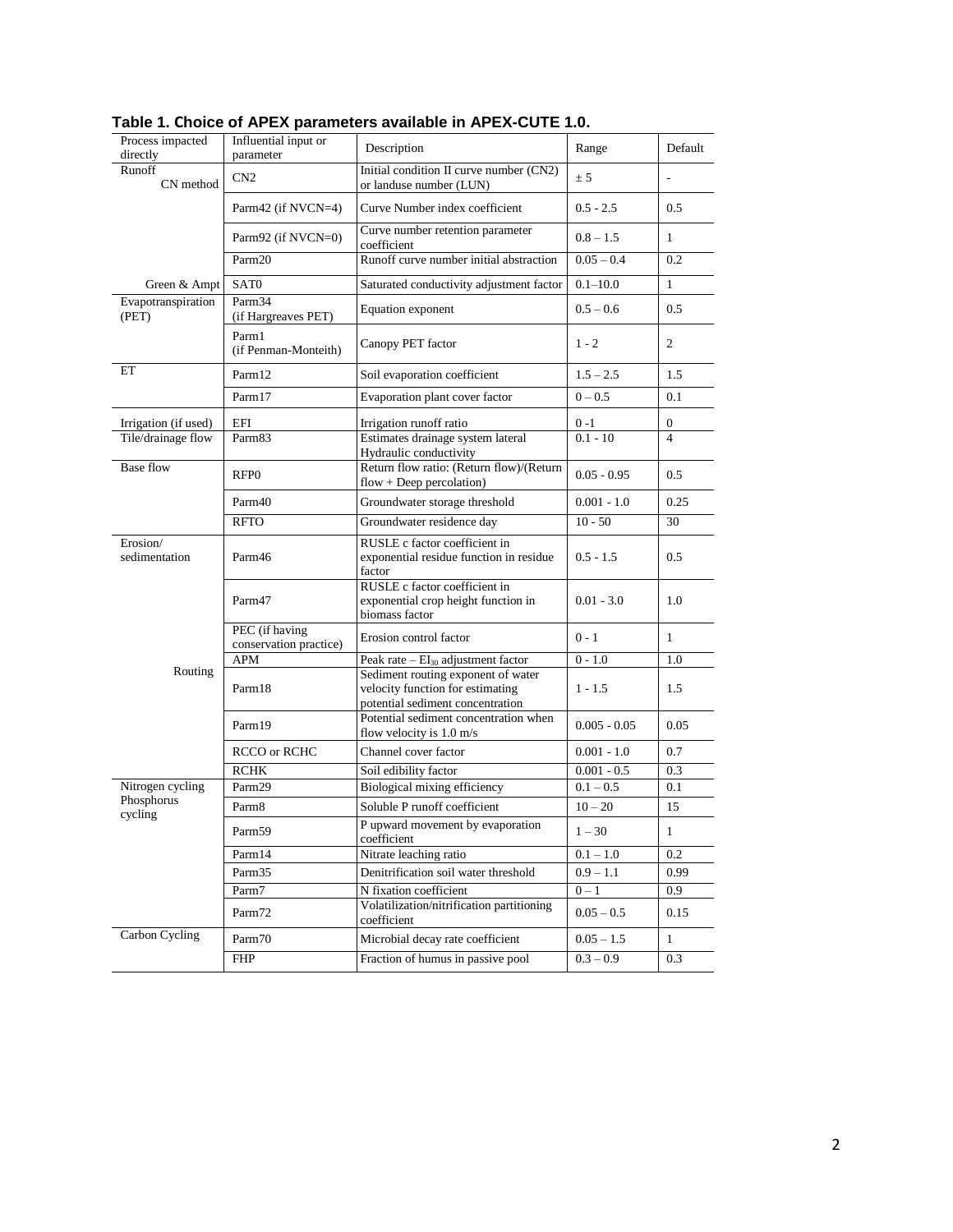### **Data Structure**

### *Input*

Three default APEX-CUTE setup files are required for APEX-CUTE.

- 1) DDS.set
	- Figure 1. Example of the DDS.set file.

|              | E:\apexcal\DDS\DDS.set - Notepad++ |                                                                                                                               |                             |                            |  | $\Box$ $\Box$             | $\mathbf{x}$ |
|--------------|------------------------------------|-------------------------------------------------------------------------------------------------------------------------------|-----------------------------|----------------------------|--|---------------------------|--------------|
|              |                                    | File Edit Search View Encoding Language Settings Macro Run Plugins Window ?                                                   |                             |                            |  |                           |              |
|              |                                    | 8 8 8 8 8 8 8 4 8 8 9 6 8 9 8 8 8 8 8 9 9 8 8 8 8 8 8                                                                         |                             |                            |  |                           |              |
|              | <b>E DDS.set E3</b>                |                                                                                                                               |                             |                            |  |                           |              |
|              | DDSPar<br><b>COSTOCO</b>           | <b>CODDED</b>                                                                                                                 |                             |                            |  |                           |              |
|              | 0.2                                | Perturbation Size Parameter                                                                                                   |                             |                            |  |                           |              |
| 3            | 300                                | Maximum number DDS/APEX iteration                                                                                             |                             |                            |  |                           |              |
| 4            |                                    |                                                                                                                               |                             |                            |  |                           |              |
|              | ======                             | $Extra$ ======                                                                                                                |                             |                            |  |                           |              |
|              |                                    | Use of initial parameter values: using Random sampling=0, using default values in par file.csy=1                              |                             |                            |  |                           |              |
|              |                                    | New or continuing run: New calibration=0, Continuing calibration (picking up from DDSout.txt)=1 (not coded in current version |                             |                            |  |                           |              |
| $\mathbf{R}$ |                                    |                                                                                                                               |                             |                            |  |                           |              |
|              |                                    |                                                                                                                               | 1111                        |                            |  |                           |              |
|              | Normal text file                   |                                                                                                                               | $l$ enath: 376 $l$ lines: 8 | $Ln:3$ Col: $2$ Sel: $0 0$ |  | Dos\Windows ANSI as UTF-8 | <b>INS</b>   |

The DDS perturbation size parameter (dds\_pertsize) and the user-input maximum number of function evaluations (dds\_ndraw) are saved in DDS.set (Fig. 1). The parameter dds\_pertsize defines the scalar neighborhood size perturbation which determines the random perturbation size standard deviation as a fraction of the decision variable (to be perturbed APEX parameter) range. The dds\_pertsize is the only algorithm parameter to set in the DDS algorithm (Tolson and Shoemaker, 2007). The default value of 0.2 is recommended by Tolson and Shoemaker (2007). Depending on the study APEX project, the dds\_ndraw can be limited to fewer than around 1500. Users can choose to use either the default APEX parameter values provided in the par\_calib.csv file (described below) or DDS random sampling values of the APEX parameters as initial parameter values for APEX run (namely, initial solution).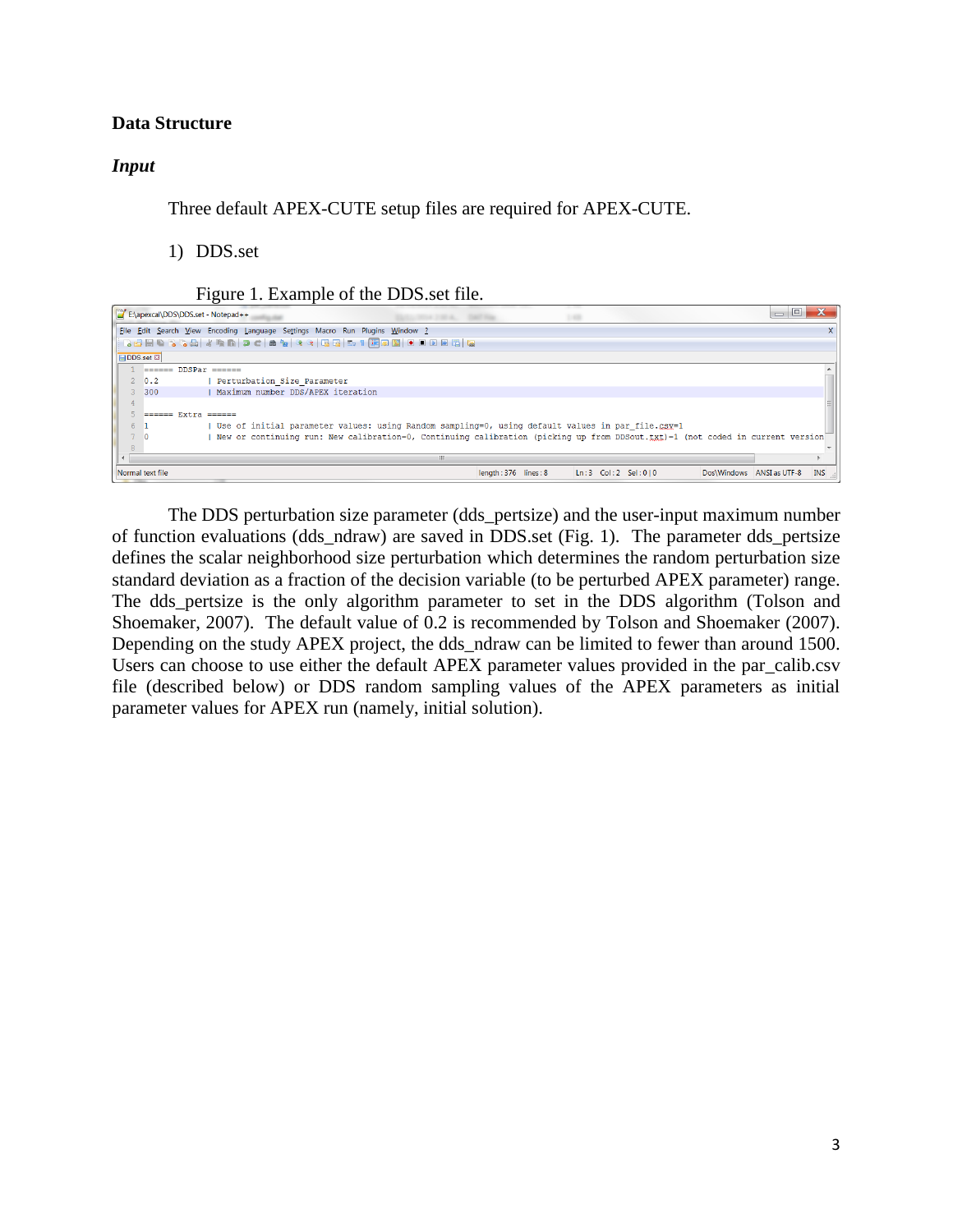# 2) par\_calib.csv

|  |  |  |  | Figure 2. Example of the par_calib.csv file. |  |
|--|--|--|--|----------------------------------------------|--|
|--|--|--|--|----------------------------------------------|--|

| ⊿              | $\overline{A}$             | B               | $\mathsf{C}$ | D              | E            | F        | G        | H               |     |
|----------------|----------------------------|-----------------|--------------|----------------|--------------|----------|----------|-----------------|-----|
| $\mathbf{1}$   | par n                      | Symbol          | par_f        | x <sub>0</sub> | bl           | bu       | units    | Input File      |     |
| $\overline{a}$ | 1                          | CN <sub>2</sub> | $\mathbf{1}$ | 3              | $-5$         | $5 -$    |          | <b>OPC</b>      |     |
| $\overline{3}$ | $\overline{2}$             | parm1           | $\bf{0}$     | $\overline{2}$ | $\mathbf{1}$ | $2 -$    |          | parm0806        |     |
| $\overline{4}$ | 3                          | parm7           | $\bf{0}$     | 0.9            | $\bf{0}$     | $1 -$    |          | parm0806        |     |
| 5              | 4                          | parm8           | $\bf{0}$     | 15             | 10           | $20 -$   |          | parm0806        |     |
| 6              | 5                          | parm12          | 1            | 1.5            | 1.5          | $2.5 -$  |          | parm0806        |     |
| $\overline{7}$ | 6                          | parm14          | $\mathbf{1}$ | 0.2            | 0.1          | $1 -$    |          | parm0806        |     |
| 8              | 7                          | parm17          | 1            | 0.1            | 0.01         | $0.5 -$  |          | parm0806        |     |
| $\overline{9}$ | 8                          | parm18          | $\bf{0}$     | 1.5            | $\mathbf{1}$ | $1.5 -$  |          | parm0806        |     |
| 10             | 9                          | parm19          | $\bf{0}$     | 0.05           | 0.005        | $0.05 -$ |          | parm0806        |     |
| 11             | 10                         | parm20          | $\mathbf{1}$ | 0.2            | 0.05         | $0.4 -$  |          | parm0806        |     |
| 12             | 11                         | parm29          | $\bf{0}$     | 0.1            | 0.1          | $0.5 -$  |          | parm0806        |     |
| 13             | 12                         | parm34          | $\bf{0}$     | 0.6            | 0.5          | $0.6 -$  |          | parm0806        |     |
| 14             | 13                         | parm35          | $\bf{0}$     | 0.99           | 0.9          | $1.1 -$  |          | parm0806        |     |
| 15             | 14                         | parm40          | $\mathbf{1}$ | 0.05           | 0.001        | $1 -$    |          | parm0806        |     |
| 16             | 15                         | parm42          | 0            | 0.5            | 0.3          | $2.5 -$  |          | parm0806        |     |
| 17             | 16                         | parm46          | 1            | 0.5            | 0.5          | $1.5 -$  |          | parm0806        |     |
| 18             | 17                         | parm47          | 1            | 1              | 0.01         | $3 -$    |          | parm0806        |     |
| 19             | 18                         | parm59          | $\bf{0}$     | $\overline{2}$ | $\mathbf{1}$ | $30 -$   |          | parm0806        |     |
| 20             | 19                         | parm70          | $\bf{0}$     | $\mathbf{1}$   | 0.05         | $1.5 -$  |          | parm0806        |     |
| 21             | 20                         | parm72          | $\bf{0}$     | 0.15           | 0.05         | $0.5 -$  |          | parm0806        |     |
| 22             | 21                         | parm74          | $\bf{0}$     | 0.2            | $\bf{0}$     | $20 -$   |          | parm0806        |     |
| 23             | 22                         | parm83          | $\bf{0}$     | 4              | 0.1          | $10 -$   |          | parm0806        |     |
| 24             | 23                         | parm92          | $\mathbf{1}$ | $\mathbf{1}$   | 0.8          | $2 -$    |          | parm0806        |     |
| 25             | 24                         | <b>RFTO</b>     | 1            | 6              | $\bf{0}$     |          | $50$ day | <b>APEXCONT</b> |     |
| 26             | 25                         | <b>RFPO</b>     | $\mathbf{1}$ | 0.5            | 0.05         | $0.98 -$ |          | <b>APEXCONT</b> |     |
| 27             | 26                         | <b>SATO</b>     | 0            | 0.95           | 0.01         | $1 -$    |          | <b>APEXCONT</b> |     |
| 28             | 27                         | <b>RCCO</b>     | $\bf{0}$     | 0.7            | 0.001        | $1 -$    |          | <b>APEXCONT</b> |     |
| $M - 4$        | k<br>$\blacktriangleright$ | par_calib       |              |                |              |          | Π        | ◀               |     |
| Ready          |                            |                 |              |                |              |          |          |                 | 田回凹 |

The choices of APEX parameters which can be selected for SA and auto-calibration are saved in par\_calib.csv (Fig. 2).

par\_f:  $0 = not considered for SA or calibration; 1 = select for SA or calibration$ 

x0: default values of APEX parameters

bl: lower boundary of the parameter value

bu: upper boundary of the parameter value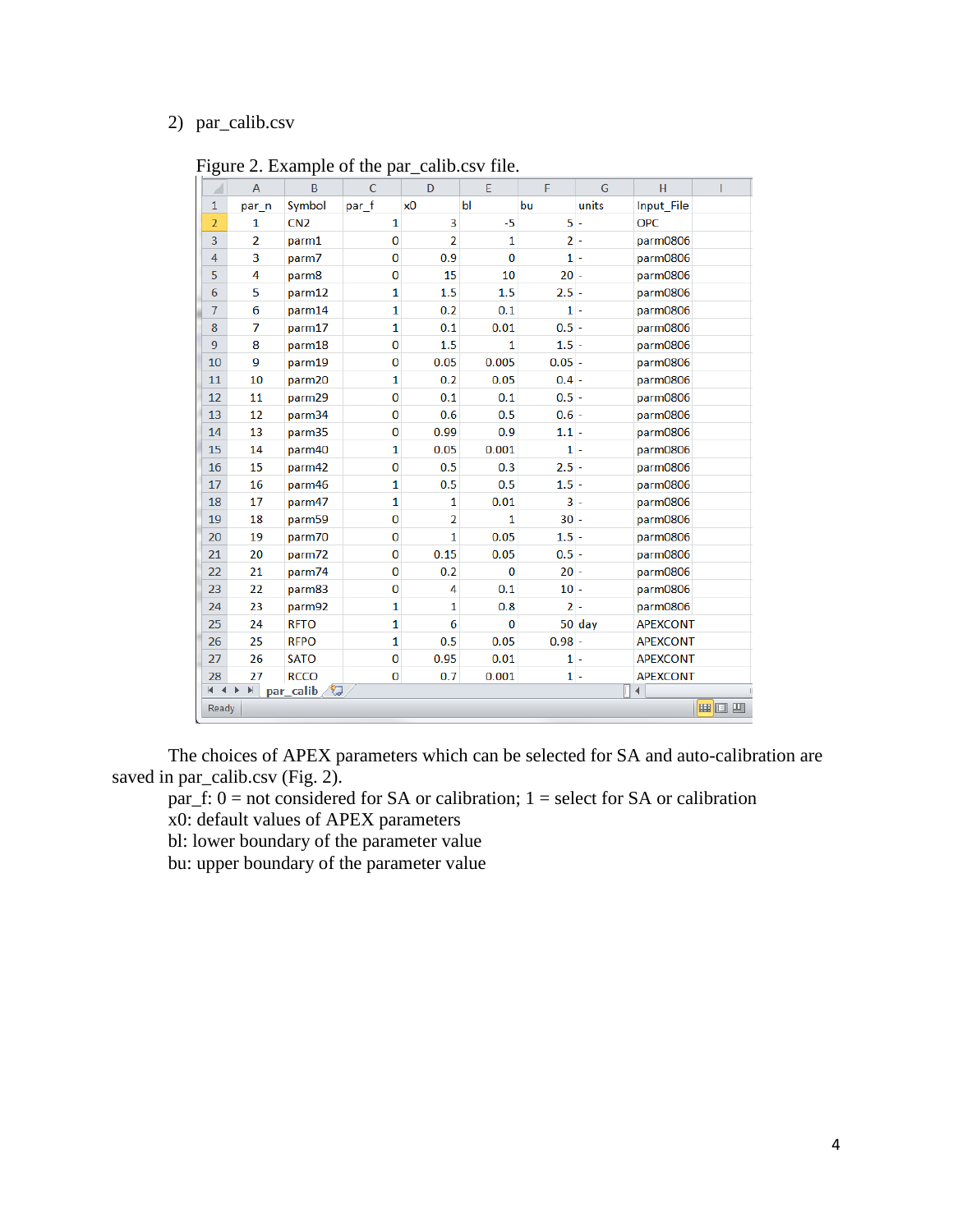### 3) config.dat

|  | Figure 3. Example of the config.dat file. |  |  |
|--|-------------------------------------------|--|--|
|  |                                           |  |  |

```
E:\apexcal\DDS\config.dat - Notepad++
                                                                                                                                         File Edit Search View Encoding Language Settings Macro Run Plugins Window ?
                                                                                                                                                       \boldsymbol{\mathsf{X}}. BBB B B G A | X G 6 | D C | # 4x | 3 3 | B 5 | 5 1 | F 8 8 | 8 | 8 | 8 | 8 | 8
日statistics.m [2] 日sim_settings.m [2] 日dds.out [2] ModelPerf_optimal bt [2] 日errorOut_optimal bt [3] 日DDSOut_optimal bt [2] <mark>日 oonfig.dat [3] 日 m</mark>odPerf-Copy.out [2] <mark>日 nundat [3]</mark>
                                                                                                                                                     \leftarrow1 Working Directory:
                                                                                                                                                       A
   2 E:\apexcal\DDS
  4 Outlet/s (can be multiple, corresponding to output variables [to be calibrated] at the outlet locations): Outlet or Reach ID
  5\quad 1\quad 16\overline{6}7 Output Variables (1-9): Flow=1, Sediment=2, TN=3, TP=4, Mineral N=5, OrgN=6, Mineral P=7, OrgP=8, Total Pesticide=9, Grain Yi
  8 1 2
  10 Time step for observation data(1-3): Daily=D, Monthly=M, Annual=Y, or crop name for crop yield
  11 \mod m1213 Performance Indicator: 0=sqrt((1-NSE)^2+(abs(PBIAS)/100+0.5)^2), 1=1-NSE, 2=R2, 3=RMSE, 4=PBIAS, 5=RE, 6=1-(NSE-max(0,(abs(R
  14 0 015
  16 Weights for Performance Indicator in Objective Function (0-1):
  17 1 1
  18\,19 APEX Output files for calibration: *. DWS=0, *. RCH=1, *. ACY=2
  20 \t 0 \t 02122 Period for calibration (YYYYMMDD, Space separated):
  23 20030101 20061231
  24
  25 Constraints: 0=Do not use, 1=use
 26<sub>0</sub>27\mathbb HLn:27 Col:1 Sel:0|0
                                                                                                                         Dos\Windows ANSI as UTF-8
                                                                                                                                                    INS
Normal text file
                                                                    length: 867 lines: 29
```
The config.dat file provides the APEX-CUTE working directory where the 3 required setup files: DDS.set, par\_calib.csv, and config.dat, are saved (Fig. 3). This should also be the APEX-CUTE *project folder path* while running the tool (Fig. 4). The other variables in the config.dat should be self-explained (Fig. 3).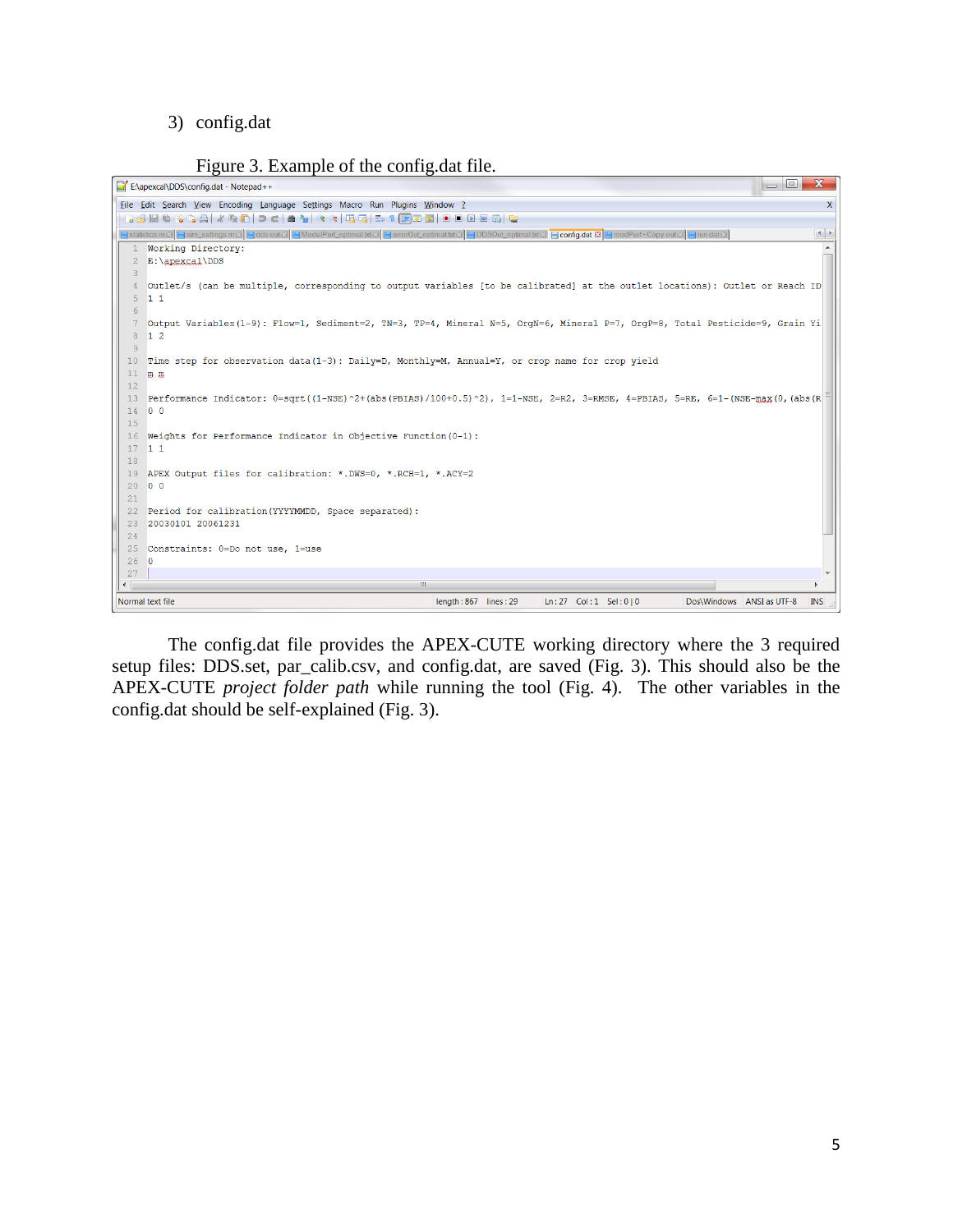#### Figure 4. APEX-CUTE's starting GUI.

|                       | Sensitivity Analysis and Calibration Tool for APEX0806 |              | e<br>$\Box$ | $\mathbf x$ |
|-----------------------|--------------------------------------------------------|--------------|-------------|-------------|
| Edit Exit             |                                                        |              |             |             |
| Project folder        |                                                        |              |             |             |
| Path:                 | E:\apexcal\DDS                                         |              | Browse      |             |
|                       | Sensitivity Analysis                                   | Calibration  |             |             |
|                       | Morris method                                          | O DDS method |             |             |
|                       | Sobol method                                           |              |             |             |
|                       | FAST method                                            |              |             |             |
|                       | Run                                                    |              | Run         |             |
| Notes                 |                                                        |              |             |             |
|                       |                                                        |              |             |             |
|                       |                                                        |              |             |             |
|                       |                                                        |              |             |             |
|                       |                                                        |              |             |             |
| <b>Current status</b> |                                                        |              |             |             |
|                       |                                                        |              |             | 0%          |
|                       |                                                        |              |             | :11         |

In addition to the above 3 files, the core APEX input files should be saved in the TxtInOut folder under the APEX-CUTE project folder path, e.g., C:\APEX-

CUTE\Project\TxtInOut\ in the example case (Figs 3 and 4). While running APEX-CUTE, the APEX input files will be copied to E:\apexcal\DDS\TxtWork\ folder for APEX-CUTE to work on SA or auto-calibration. This is to reserve ("backup") the original APEX dataset.

For calibration purpose, observed data will also need to be prepared following the template in the default example files. They should be saved in the Obs foloder under the APEX-CUTE project folder path, e.g., C:\APEX-CUTE\DDS\Obs\ in the example case (Figs 3 and 4). They should be named following the name style as in Fig. 5, where "hyd\_" means flow data, "wq\_" means water quality data, "*yearly2*" means yearly interval calibration at *reach 2* and so on for the

| indows7_OS (C:) ▶ APEX-CUTE ▶ project ▶ Obs                                               |         |
|-------------------------------------------------------------------------------------------|---------|
| $D_{\text{current}}$<br>$D = -1$<br>Nouv-folder<br>Figure 5. Observation data name style. |         |
| 图a hyd_daily1.csv                                                                         | 3/31/   |
| 图 hyd_daily2.csv                                                                          | 3/31/   |
| 图 hyd_daily3.csv                                                                          | 3/31/   |
| $\mathfrak{g}_{\Box}$ had dailed con-                                                     | D 101 L |

| 图a hyd_daily1.csv             | 3/31/ |
|-------------------------------|-------|
| 여 <sub>리</sub> hyd_daily2.csv | 3/31/ |
| 여 <sub>리</sub> hyd_daily3.csv | 3/31/ |
| 협. hyd_daily4.csv             | 3/31/ |
| 다 hyd_monthly1.csv            | 3/31/ |
| 图 hyd_monthly2.csv            | 3/31/ |
| 图 hyd_monthly3.csv            | 3/31/ |
| 다 hyd_monthly4.csv            | 3/31/ |
| 图 hyd_yearly1.csv             | 3/31/ |
| 图 hyd_yearly2.csv             | 3/31/ |
| 【 】hyd_yearly3.csv            | 3/31/ |

图 hyd\_yearly4.csv  $\left[\begin{smallmatrix}\mathbb{R}\mathbb{R}\end{smallmatrix}\right]$  obs\_crop.csv  $\mathbf{a}_1$  wq\_daily1.csv

a<sub>a</sub> wq\_daily2.csv

 $\frac{3}{3}/\frac{31}{2}$ 

 $3/31/$ 

 $3/31/$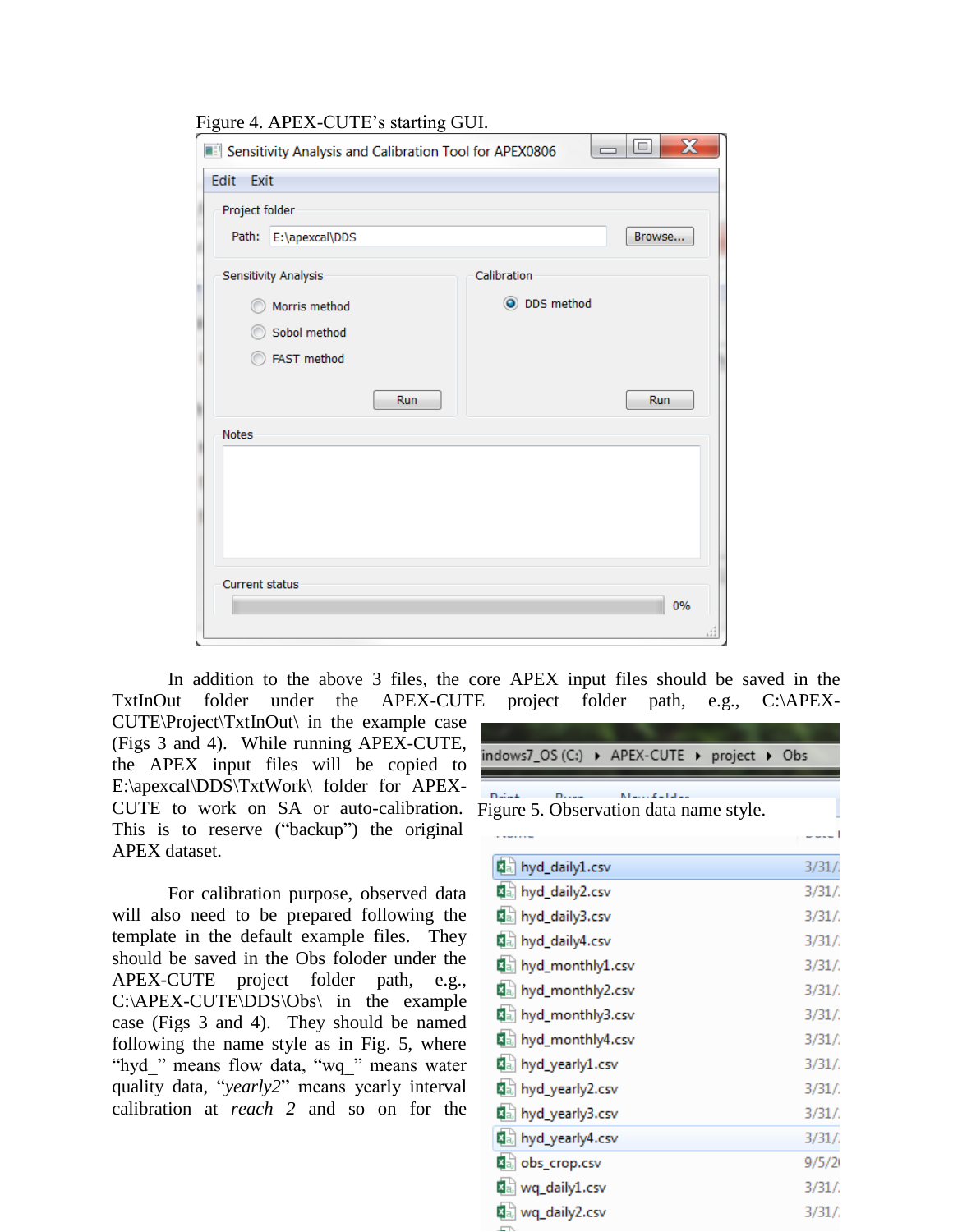monthly or daily calibrations. Note that the number 2 should be consistent with the ID# provided in line 5 of the config.dat file (Fig. 3). This way APEX-CUTE will be able to find the corresponding observation files to use. If a user calibrates outlets 1 and 2 at the same time, APEX-CUTE will know which observation file is for outlet 1 and which one is for outlet 2. If the APEX project is only for one subarea, user may use 1 as the ID#.

# *Output*

For calibration, three output files will be generated. The contents of these files should be self-explained as in Fig. 6.

|  |  | Figure 6. Calibration output files: a) dds.out; b) apex.out; and c) modPerf.out. |
|--|--|----------------------------------------------------------------------------------|
|  |  |                                                                                  |

| a)                      |                  |                |                                        |                                                                             |                |                             |             |                      |                       |        |                            |         |                  |                           |                          |
|-------------------------|------------------|----------------|----------------------------------------|-----------------------------------------------------------------------------|----------------|-----------------------------|-------------|----------------------|-----------------------|--------|----------------------------|---------|------------------|---------------------------|--------------------------|
|                         |                  |                | E:\apexcal\DDS\dds.out - Notepad++     |                                                                             |                |                             |             | <b>START CONTROL</b> | <b>SERVICE</b>        |        | 1.48                       |         |                  | $\Box$                    | $\mathbf{x}$             |
|                         |                  |                |                                        | File Edit Search View Encoding Language Settings Macro Run Plugins Window ? |                |                             |             |                      |                       |        |                            |         |                  |                           | $\mathsf{x}$             |
|                         |                  |                |                                        |                                                                             |                |                             |             |                      |                       |        |                            |         |                  |                           |                          |
| dds.out E3              |                  |                |                                        |                                                                             |                |                             |             |                      |                       |        |                            |         |                  |                           |                          |
| $\mathbf{1}$            |                  | Run ID         | parm12                                 | parm18                                                                      | parm19         | parm20                      | parm40      | parm46               | parm47                | parm92 | APM                        | Test OF | Best OF          |                           | $\blacktriangle$         |
| 2                       |                  | 1              | 1,500                                  | 1,500                                                                       | 0.050          | 0.200                       | 0.050       | 0.500                | 1,000                 | 1,000  | 0.990                      | 3.744   | 3.744            |                           | $\overline{\phantom{a}}$ |
|                         | Normal text file |                |                                        |                                                                             |                |                             |             |                      | length: 244 lines: 3  |        | Ln:1 Col:1 Sel:0 0         |         |                  | Dos\Windows ANSI as UTF-8 | <b>INS</b>               |
| b)                      |                  |                |                                        |                                                                             |                |                             |             |                      |                       |        |                            |         |                  |                           |                          |
|                         |                  |                | E:\apexcal\DDS\apex.out - Notepad++    |                                                                             |                |                             |             |                      |                       |        |                            |         |                  | $\Box$ $\Box$             | $\mathbf{x}$             |
|                         |                  |                |                                        | File Edit Search View Encoding Language Settings Macro Run Plugins Window ? |                |                             |             |                      |                       |        |                            |         |                  |                           | $\mathsf{x}$             |
|                         |                  |                |                                        |                                                                             |                |                             |             |                      |                       |        |                            |         |                  |                           |                          |
| apex.out E3             |                  |                |                                        |                                                                             |                |                             |             |                      |                       |        |                            |         |                  |                           |                          |
|                         | Run#             | Outlet         | VarID                                  |                                                                             |                | TEST OF Predicted values--> |             |                      |                       |        |                            |         |                  |                           | $\blacktriangle$         |
| $\overline{2}$          | 1                | $\overline{2}$ | 1                                      | 4.272                                                                       | 0.363          | 74.024                      | 45.278      | 1.266                | 12.781                | 9.392  | 2.105                      | 7.691   | 14.866           | 64.209                    | 3.                       |
| 3<br>$\leftarrow$ [III] | $\mathbf{1}$     | $\overline{c}$ | $\overline{c}$                         | 3.272                                                                       | 0.000          | 0.455                       | 0.084       | 0.000                | 0.080                 | 0.097  | 0.023                      | 0.007   | 0.009            | 0.250                     | 0.7<br>b.                |
|                         | Normal text file |                |                                        |                                                                             |                |                             |             |                      | length: 1079 lines: 4 |        | Ln:1 Col:1 Sel:0 0         |         | Dos\Windows ANSI |                           | <b>INS</b>               |
| c)                      |                  |                |                                        |                                                                             |                |                             |             |                      |                       |        |                            |         |                  |                           |                          |
|                         |                  |                | E:\apexcal\DDS\modPerf.out - Notepad++ |                                                                             |                |                             |             |                      |                       |        |                            |         |                  | $\Box$ $\Box$             | $\mathbf x$              |
|                         |                  |                |                                        | File Edit Search View Encoding Language Settings Macro Run Plugins Window ? |                |                             |             |                      |                       |        |                            |         |                  |                           | $\mathsf{x}$             |
|                         |                  |                |                                        | 8 8 8 8 8 6 8 4 6 6 7 6 6 7 8 9 8 8 8 8 7 F 8 8 8 8 8 8                     |                |                             |             |                      |                       |        |                            |         |                  |                           |                          |
|                         | modPerf.out E3   |                |                                        |                                                                             |                |                             |             |                      |                       |        |                            |         |                  |                           |                          |
|                         | Run#             | Outlet VarID   |                                        | RE(%)                                                                       | R <sub>2</sub> | $_{\rm NS}$                 | <b>MEAN</b> | STD                  | <b>RMSE</b>           | AD     |                            |         |                  |                           | $\blacktriangle$         |
| $\overline{2}$          |                  | $\overline{2}$ | 1                                      | $-13.152$                                                                   | 0.824          | 0.785                       | 22.264      | 37.783               | 17.640                | 10.245 |                            |         |                  |                           | E                        |
| 3                       | 1                | $\overline{2}$ | $\overline{2}$                         | $-19.723$                                                                   | 0.887          | 0.774                       | 0.112       | 0.254                | 0.201                 | 0.083  |                            |         |                  |                           | $\overline{\nabla}$      |
| Normal text file        |                  |                |                                        |                                                                             |                |                             |             |                      | length: 276 lines: 4  |        | $Ln:1$ Col: $1$ Sel: $0 0$ |         |                  | Dos\Windows ANSI as UTF-8 | <b>INS</b>               |

### **References**